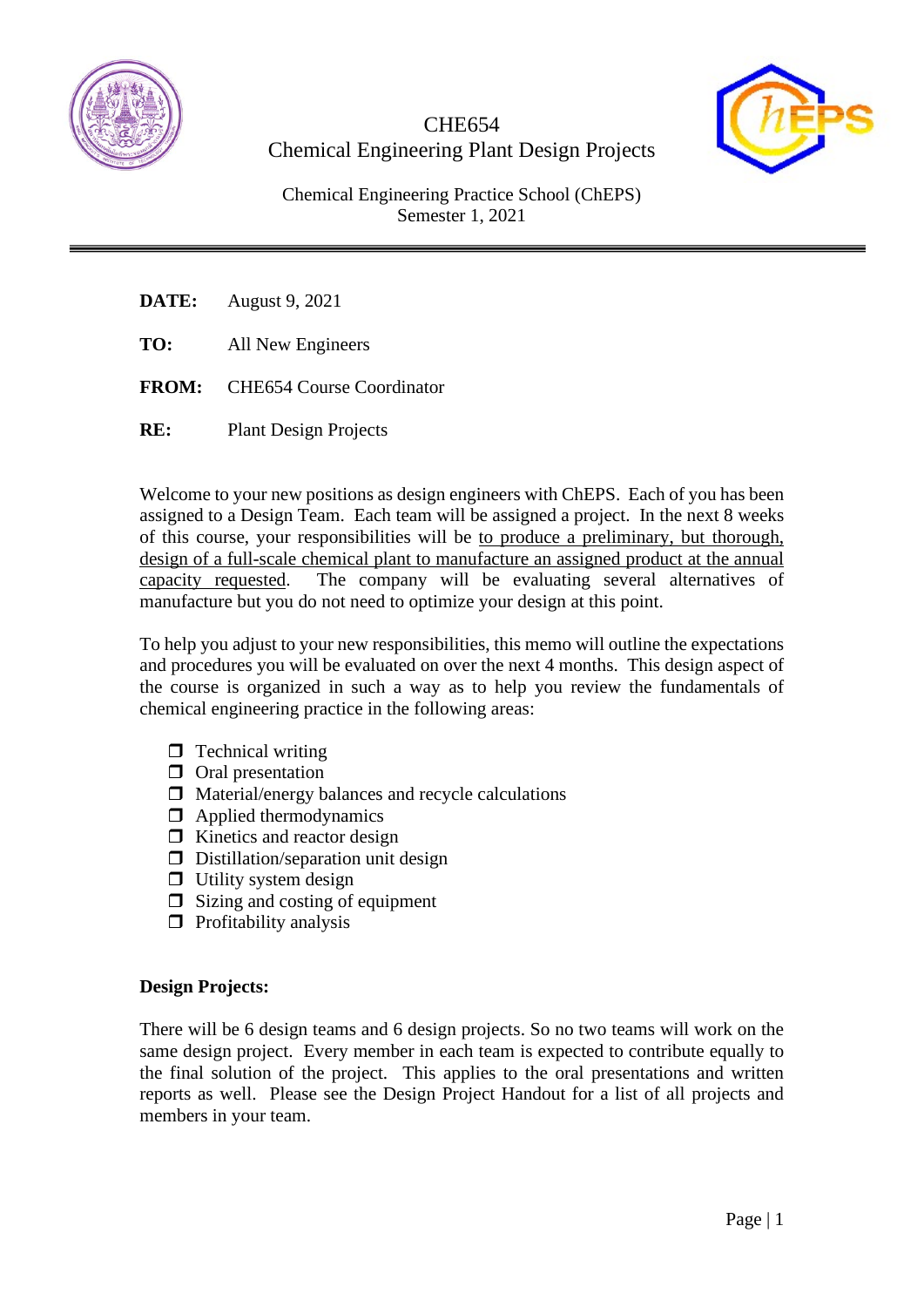### **Project Advisors:**

There are no lecturers in this course. Instead, a total of 6 English advisors from ChEPS staff have been appointed with whom you could consult during the course of your work when you have problems, including both technical and English problems. This year, we have appointed Dr. Hong-ming Ku as the technical advisor who will give you advice on technical problems, and Dr. Nonsee Nimitsiriwat as the general advisor who will help you with any general problems. Please refer to the Design Project Handout for the names of the advisors

### **Oral Presentations:**

Oral presentation is an essential component of the CHE654 course. Engineers in the real world are often asked to communicate their technical know-how to management through formal presentations. The objective is to train you in the skill of presentation which must be conducted in English.

There will be four oral presentations including the formal final presentation. A tentative schedule for the presentations is shown in the table below. In each presentation, *every* member of a team must present one part of the project. Each team will make the presentation for about 20 minutes with 10 minutes for questions. Please keep in mind that if you go over the time limit by a wide margin, points will be taken off from your presentation grade. The advisors will sit through all the presentations and write down their feedback and comments on the performance of each speaker.

You should plan to use Microsoft PowerPoint and ChEPS LCD projector and a computer laptop to make your presentations.

#### **Reports:**

Three reports are required for this class: a proposal, a progress report, and a final report. A proposal must be submitted to an advisor at least one day before the first presentation. Your proposal should include: a company name, background of the problem, a process description, and a detailed work plan. Your advisor will correct the English in the reports and will discuss with you the format of your presentations. Before your second progress presentation, a progress report must be submitted to your advisor at least one day before the actual presentation. This report should contain the most up-to-date results and discussion and a time line. Finally, a final report is to be submitted about a week after the day of the Final Presentation (see the table below for the actual due date).

The major components, which should appear in the report, are as follows:

- **Process Flow Diagram (PFD) and Material Balances**
- Process Description
- Energy Balance and Utility Requirements
- Equipment List and Unit Descriptions
- **Specification Sheets**
- Equipment Cost and Capital Investment Summary
- Operating Cost Summary
- Profitability Analysis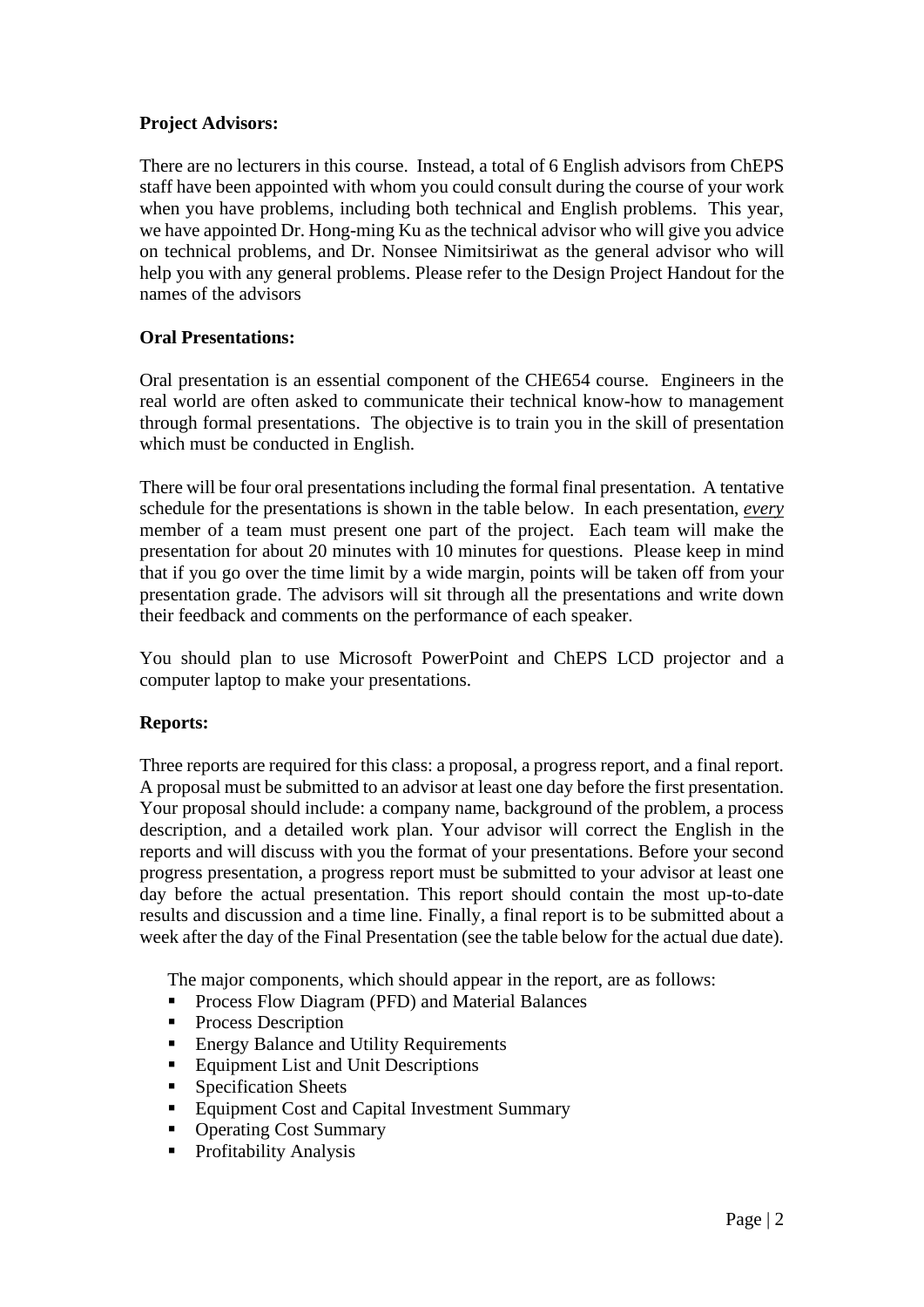You can apply what you learned during your undergraduate courses, such as unit operation design, equipment sizing and costing, or engineering economics, to prepare those components mentioned above. Most of the calculation may be carried out using hand calculations, Excel, or a simulation tool such as Aspen Plus, especially when simulating complex columns. You should consult with your technical advisor to determine whether a simulation tool is necessary for your process.

| Date                      | <b>Team</b>      | <b>Subject</b>                                               | <b>Start</b><br><b>Time</b> | Location              |
|---------------------------|------------------|--------------------------------------------------------------|-----------------------------|-----------------------|
| September 2, 2021         | <b>All Teams</b> | <b>Proposal Presentation</b>                                 | 13:30                       | <b>Student Office</b> |
| September 9, 2021         | <b>All Teams</b> | <b>Group Discussion</b>                                      | 13:30                       | <b>Student Office</b> |
| <b>September 16, 2021</b> | <b>All Teams</b> | 1 <sup>st</sup> Progress Presentation<br>Progress report due | 13:30                       | <b>Student Office</b> |
| September 23, 2021        | <b>All Teams</b> | <b>Group Discussion</b>                                      | 13:30                       | <b>Student Office</b> |
| <b>September 30, 2021</b> | <b>All Teams</b> | 2 <sup>nd</sup> Progress Presentation                        | 13:30                       | <b>Student Office</b> |
| <b>October 7, 2021</b>    | <b>All Teams</b> | <b>Group Discussion</b>                                      | 13:30                       | <b>Student Office</b> |
| <b>October 14, 2021</b>   | <b>All Teams</b> | <b>Final Presentation</b>                                    | 13:30                       | <b>Student Office</b> |
| <b>November 1, 2021</b>   | <b>All Teams</b> | Final report due – submitted to Dr. Hong-ming Ku via Email   |                             |                       |

## **Tentative Schedule:**

### **Grading:**

The design project component of CHE654 is worth 25% of the course with the following grade distribution:

| <b>Item</b>               | Marking $(25%)$ |  |
|---------------------------|-----------------|--|
| <b>Technical Accuracy</b> | 10              |  |
| <b>Engineering Report</b> |                 |  |
| <b>Oral Presentation</b>  | 10              |  |

While you will not be graded in each progress presentation and report, the final grading will be made on the technical accuracy of the project, the performance at the Final Presentation, and the English and organization of the final report. Although each member within the same team will be assessed individually on his/her oral presentation, everyone in the same team will receive the same final grade (taking the average of all speakers in the same team). So it is important that every member contributes to the success of the project. In addition, those with better presentation skills should help the weaker ones in order to receive a good grade for the project.